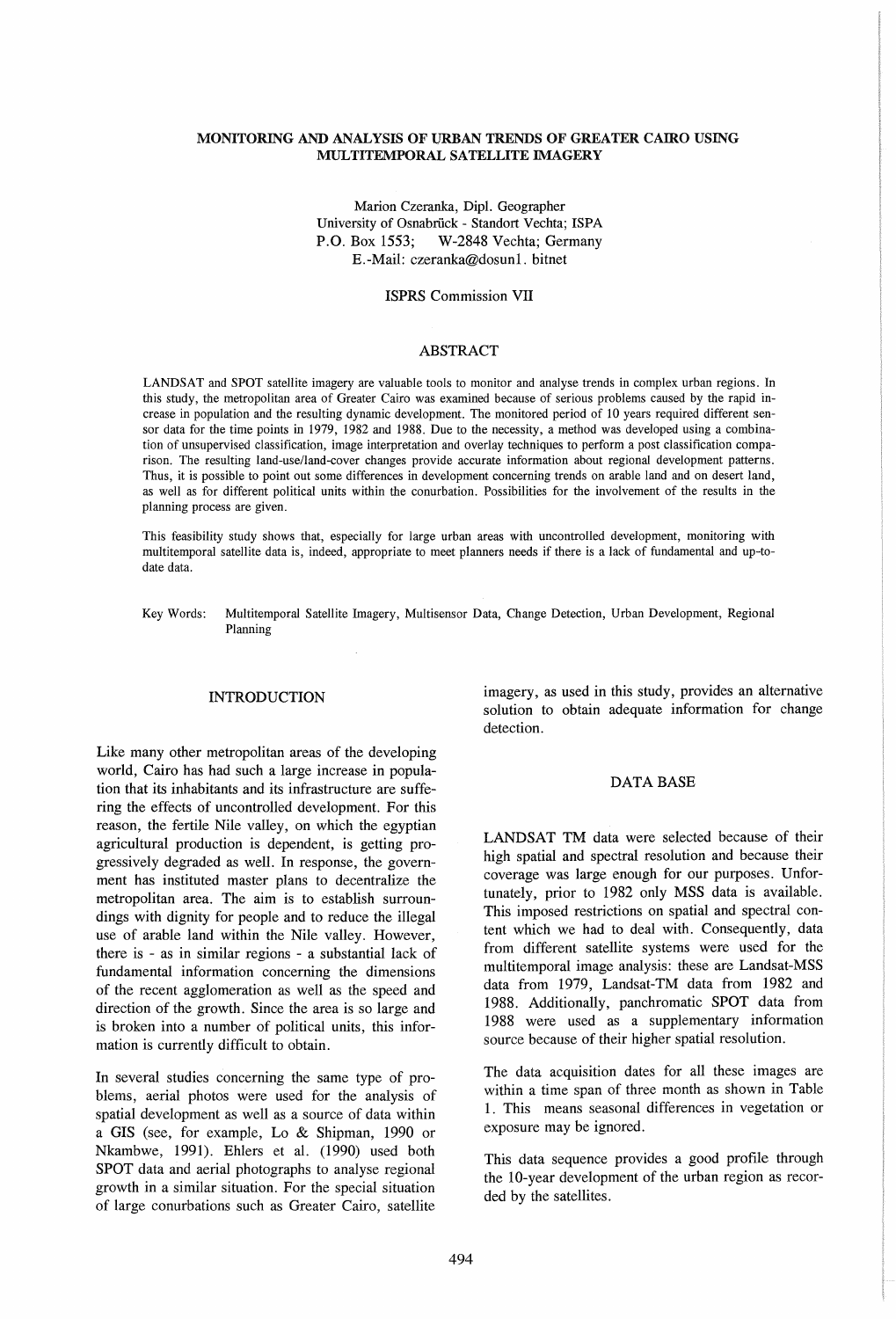| Satellite System         | <b>Acquisiton Date</b> |
|--------------------------|------------------------|
| LANDSAT-MSS   03-22-1979 |                        |
| LANDSAT-TM               | 12-28-1982             |
| LANDSAT-TM               | 01-11-1988             |
| SPOT pan                 | 01-22-1988             |

Table 1: Acquisition Dates for Satellite Imagery for the Case Study

In addition to these satellite data, topographic maps in the scale  $1:25,000$  were used, along with descriptions from the literature, photos and town plans, to obtain further information about the study area. Of particular note is that the most recent maps in the scale of 1: 25,000 were produced during the years 1942-46.

# DIGITAL DATA PREPROCESSING

For the combined digital processing of multiple images, geometric registration is necessary. First, the absolute registration of the SPOT data to the national egyptian cartographical system was performed. Although the maps were out of date, 18 control points could be located both on the maps and in the satellite data. The georeferenced SPOT image was then used to co-register the other satellite data sets with an average root mean square error of less than  $+/-0.7$  pixel. During resampling, the pixel sizes were also reformatted to 25 x 25 meter pixels to facilitate interpretation of the digital image. This pixel size is a good compromise between the ground resolution of *MSS*  (79 meters), TM (30 meters) and SPOT (10 meters). Nearest neighbor resampling was used to assure that only original grey values were used for the subsequent classi-fication.

Another preprocessing step was the reduction of redundant information. This was necessary due to the huge amount of data. The combined database contained seventeen bands for a study area of about 250,000 ha (even without the use of the thermal TM bands). For the *reduction* of the data, we followed an approach described by Chavez (1984) using a selective principal component transformation for TM data. In this approach, the first principal component of bands 1, 2 and 3 was calculated, as well as the first principal component of bands 5 and 7. These new bands were taken and used together with the original band 4 for the following image processing.

A modification of this transformation was used for the *MSS* data: the first principal component of the two visible bands was calculated, the other two bands were used in their original form. As a result, the basic data used in the image analysis described below were three sets of LANDSAT data with three bands each plus the panchromatic SPOT data. The result of these transformations was a data reduction of about 65 %.

# MULTITMEPORAL IMAGE PROCESSING

Several digital methods for multitemporal image analysis or, rather, change detection are described (see, for example, Howarth & Boasson, 1983; Ueno et aI., 1986; Singh, 1989). Most of them were developed for bitemporal analysis and only for data from the same satellite system. Therefore, the simple application of one of these methods was not appropriate. Another impediment was the special situation of the study area. For instance, a comparison of vegetation indices was not usuable in this study for several reasons. The loss of vegetation on particular ground segments during one time period does not automatically indicate the build-up of these sites, as is usually interpreted. Because of the arid climate and the irrigation agriculture, the distinction of periods of vegetation is not clearly possible, especially since there are three to five harvests per year in the Nile valley. In addition, there are land acquisition projects at the margin of the valley with confusable signatures. It is also not possible to monitor the development of urban areas on desert land by comparison of the vegetation index.

Some other methods were tried, such as multitemporal band ratios of the transformed bands of the visible light. However, the poor results obtained for development on agricultural land as well as on desert land showed that no image enhancement procedure was appropriate.

In the end, a post classification comparison method was used. For that, the data first needed to be separated into the same land-use classes. Using an unsupervised maximum-likelihood method, each data set was classified into forty classes. It was then possible to interact by recoding, masking and re-classifying. With the help of cross-tabulations and supervised combinations of classes, the individual classifications were made as comparable as possible. The resulting classes were: water, arable land, built-up area and desert.

The classes resulting from the *MSS* data varied slightly from those obtained from the TM data because of the difference in spatial and spectral resolution. For this reason, an additional class had to be introduced. This class was then reversed in accordance with the multitemporal classification results of the TM data. For example, if one pixel of the additional mixed urban and agriculture land-use class has been classified as agricultural within the TM data for the subsequent time points, we reclassified it according to the more accurate and recent data.

Using the panchromatic SPOT data, the classification result was verified with a sequential statistical method described by Kohl (1989). Accordingly, the classification of the TM data from 1988 resulted in an accuracy of 82%.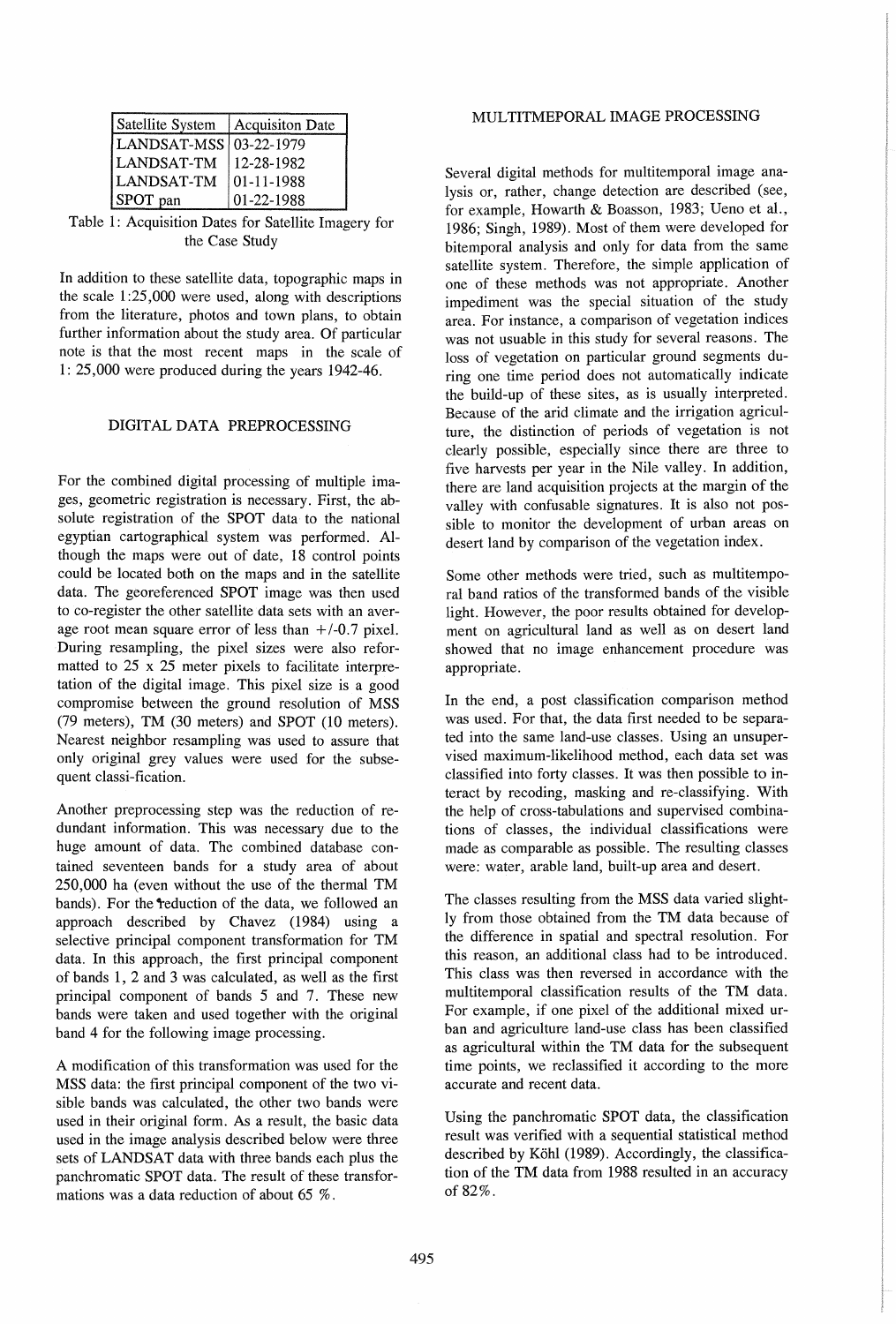Because of shadows or because of the use of the indigenous building material, similar signatures for builtup and desert areas resulted in misclassifications. Therefore, the SPOT data were used to mask the rocky regions of the desert, resulting in further improvements.

Using this procedure, we obtained a combined accuracy of the three individual classifications of about 97 %. That means that 97 % of the pixels had been classified into a land-use class which directly represents a sensible sequence of utilization. The remaining 3 % of the pixels were interpreted according to their most likely class or were declared as unclassified.

By overlaying the individual classification results, the multitemporal post classification comparison was obtained: the final change detection data comprise 13 classes of land-use/ land-cover changes (Table 2).

| CI. | 1979              | 1982          | 1988          |  |
|-----|-------------------|---------------|---------------|--|
| 1   | water             | water         | water         |  |
| 2   | arable land       | arable land   | arable land   |  |
| 3   | arable land       | arable land   | arable land   |  |
| 4   | arable land       | built-up area | built-up area |  |
| 5   | built-up area     | built-up area | built-up area |  |
| 6   | med.den.b.u. area | built-up area | built-up area |  |
| 7   | arable land       | built-up area | arable land   |  |
| 8   | built-up area     | built-up area | arable land   |  |
| 9   | desert            | desert        | arable land   |  |
| 10  | desert            | built-up area | built-up area |  |
| 11  | desert            | desert        | built-up area |  |
| 12  | desert            | desert        | desert        |  |
| 13  | unclassified      |               |               |  |

Table 2: Multitemporal Land-Use/Land-Cover Classes

# ANALYSIS OF RESULTS

For a planning basis, it is not only important to know the quantites of changes which are obtainable by statistical data, but also their spatial patterns. Imagery, as used in this study, provides this essential information as well.

As shown in Figure 1, the development of the urban area was along three main axes of the conurbation: a) from the center to the pyramids of Giseh; b) from the center along the Nile to the suburb of Heluan and c) from the center into north east direction to the international airport.

Along the boundaries between the conurbation and the land under irrigation, the urban development was more or less like annual rings in trees. This is the result of the informal settlements which are always placed at the new boundary of the conurbation, particularly on arable land, to assure access to any existing infrastructure network. Here, the construction takes place on privately owned land but without official approval. Actually, the use of agricultural land for construction is forbidden by a law first passed in 1966 (Chaline, 1984).

In the eastern part of Cairo, the urban development is occuring in a completely different manner; because of the rocky region or already existing industrial areas, it is not possible to place the new settlements adjacent to residential areas. As a result, development does not occur sponteanously on the more peripherial sites in the desert. For that reason, the state interacts by establishing development projects on desert land (Meyer, 1989). These projects have a much greater extent than the private projects, even if they are not as efficient as the informal settlements in accomodating the inhabitants  $(Fig. 1)$ .

Other spatial development tendencies are notable. They are marked with arrows in Fig. 1. The direction of these arrows depends on the distinct spatial landuse changes within the two analysed time periods. After the image processing was completed, the builtup area of the conurbation of Greater Cairo (which was only a portion of the study area) was calculated 26,900 ha for 1979, 34,400 ha for 1982 and 39,700 ha for 1988. In the entire study area, the average annual area under construction in the desert (1979-82: 3,030 ha/yr; 1982-88: 910 ha/yr) was greater than on the arable land (Fig. 2). This is mainly due to the development along the eastern border of the metropolitan area as mentioned above. On the arable land there were about 1,050 ha/yr (1979-82) and 770 ha/yr (1982-88) which were involved in the conurbation. This proves, that the legally forbidden development on arable land still is not under control.

| Governmental      | Arable           | Land  | the<br>ın                             | Study<br>Area  |                                       |         |
|-------------------|------------------|-------|---------------------------------------|----------------|---------------------------------------|---------|
| District          | 1979<br>Total    | Loss  | 1979-82   Total                       | 1982           | Loss                                  | 1982-88 |
|                   | $\ln a (=100 \%$ |       | in ha/yr $\ln \frac{\%}{\mathrm{vr}}$ | $ha (=100 \%)$ | in ha/yr $\ln \frac{\%}{\mathrm{yr}}$ |         |
| l Giseh           | 33150            | - 450 | - 14                                  | 30960          | - 320                                 | - 1.3   |
| <b>Oualiubiah</b> | 33790            | - 520 | $-1.5$                                | 32230          | - 400                                 | $-1.3$  |

Table 3: Development in Political Units on Arable Land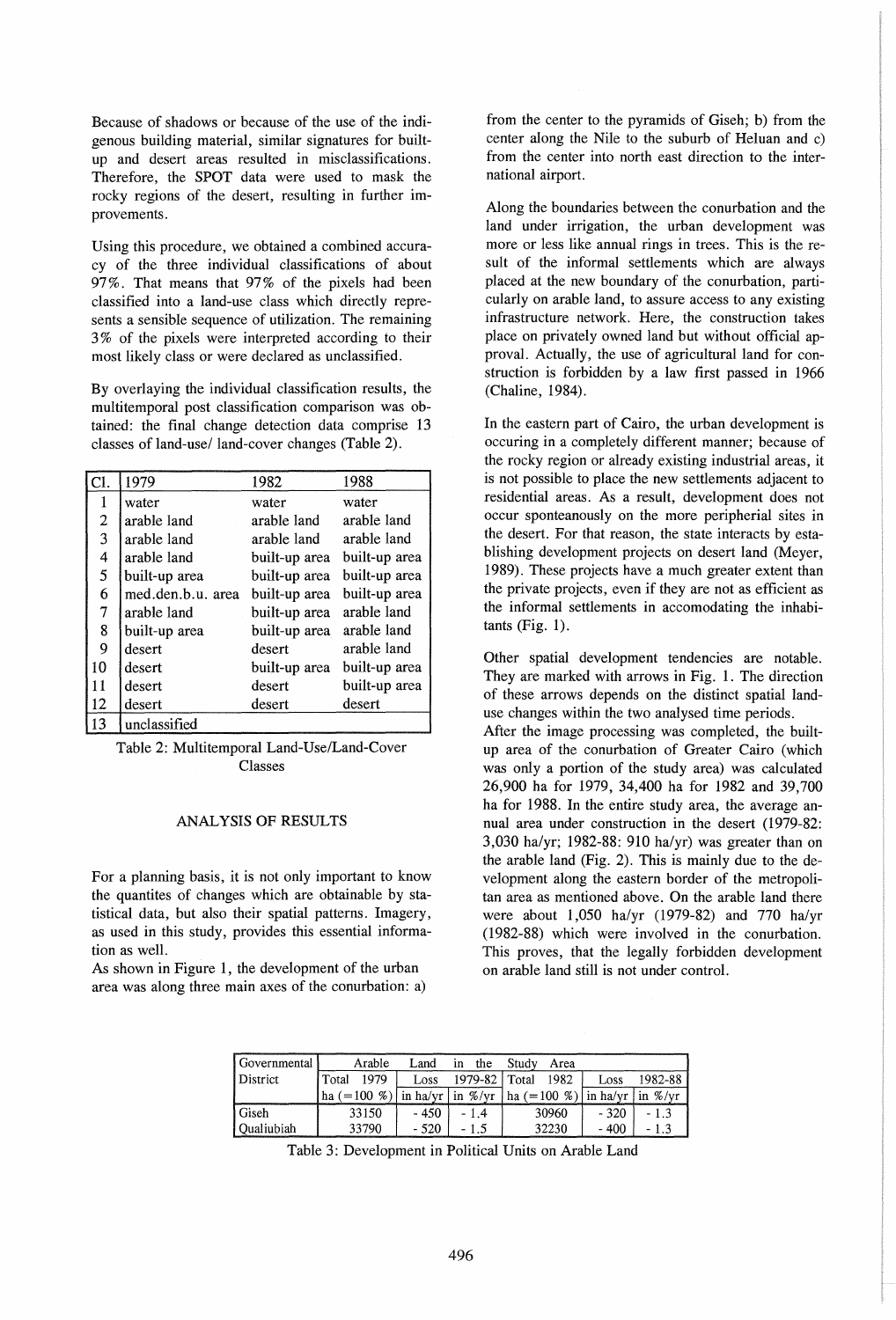

Figure 1: Urban Development of Greater Cairo



Figure 2: Average Annual Increase in Development

The metropolitan area of Greater Cairo consists of three different governmental districts: a) Cairo, b) Giseh, on the west shore of the Nile and c) Qualiubia in the north (see Fig. 1). There are some differences in development particularly concerning the actions on irrigated or desert land for these administrative parts. In the metropolitan area of the government of Cairo there is almost no irrigated land left for agriculture. However, the consumption of arable land still is going on in the two other governmental districs. The large areas under construction in the agricultural land at the periphery of the agglomeration and around the smaller towns and villages in the vicinity underline the severe problem of the loss of arable land (Table 3).